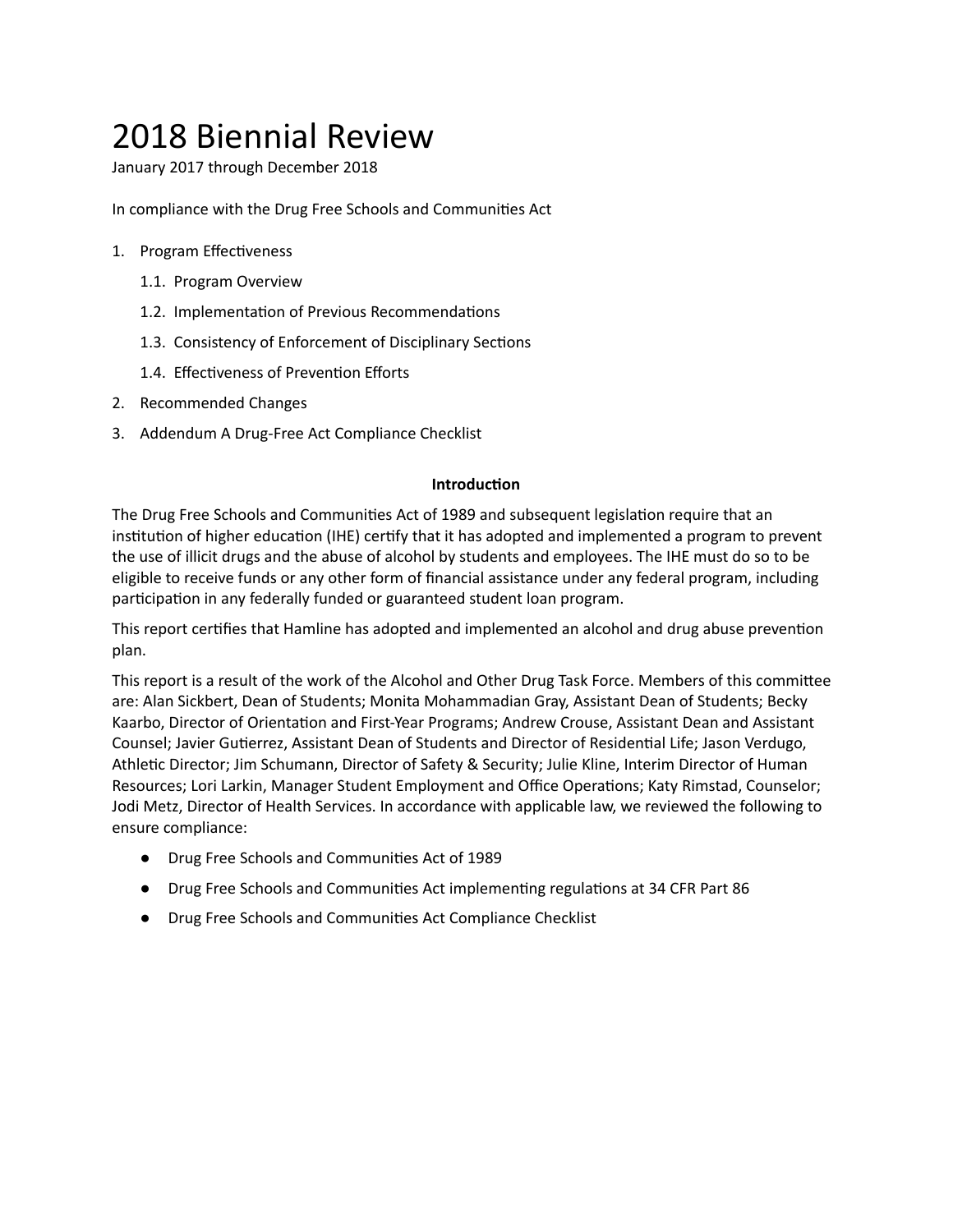#### 1. **Program Effectiveness**

#### 1.1. **Program Overview**

# 1.1.1. **Annual Written Notice Distribution**

- 1.1.1.1. **Students. [Message distributed by email]** Students are informed of the University's alcohol and drug policy through various formats. The first begins at our Piper Preview summer sessions. During a residential life session staff inform parents and students what the drug and alcohol policy is and what sanctions are if found responsible. At the time of checking-in to the residence halls, students receive a packet that contains the residential life policies which explains in detail the alcohol and drug policy. During the Piper Passages (orientation program) each residence hall has a floor meeting where the alcohol and drug policy are explained to the students.
- 1.1.1.2. **Employees.** In May 2015 and August 2016, the Office of Human Resources sent an email to all faculty and staff with the University's drug and alcohol policy information. Additionally, new staff and faculty were provided information about the Employee Assistance Program (EAP) through the benefits review process done with the Employee Benefits Manager.

# 1.1.2. **Awareness and Training Efforts**

1.1.2.1. Several efforts help set a positive campus climate right from the beginning. Our 3 main programs that focus on this area are as follows

> **MyStudent Body (FY and Transfer):** a pre-matriculation assessment administered through the Title IX Coordinator and Dean of Students Office. This is a 3 module online assessment that focuses on drugs, alcohol, and sexual misconduct. It is required by all incoming undergraduate students (first year and transfer) prior to classes starting. Student who do not have it completed before the fall are then contacted regularly by their NSM, Campus Colleague, FYSem Faculty, and the Title IX Coordinator until it is completed. If not completed by registration for spring semester a hold is put on their account and then cannot register for their next semester until it is completed.

> **Pipers Presents: Skits on Social Responsibility (FY ONLY):** This takes place Monday of Fall Orientation. The program is a series of skits on social responsibility and small group discussion afterwards.

**It's About Respect (FY ONLY):** This is a collaborative session with New Student Programs, Title IX, the Sexual Violence Prevention Task Force, StepUp, and Student Preventing Sexual Violence. During this session students talk about "respecting self", "respecting others", "respecting community." It focuses on safety, bystander intervention, and addresses the intersection between alcohol and drugs with sexual assault on college campuses.

1.1.2.2. **New Transfer Student Orientation**. All new transfer students receive the student code of conduct and references to all student policies in the student planner. They are required to complete the MyStudentBody modules for drugs, alcohol and sexual misconduct. Title IX also hosts a session on consent and other sexual misconduct policies during the spring and fall orientation programs.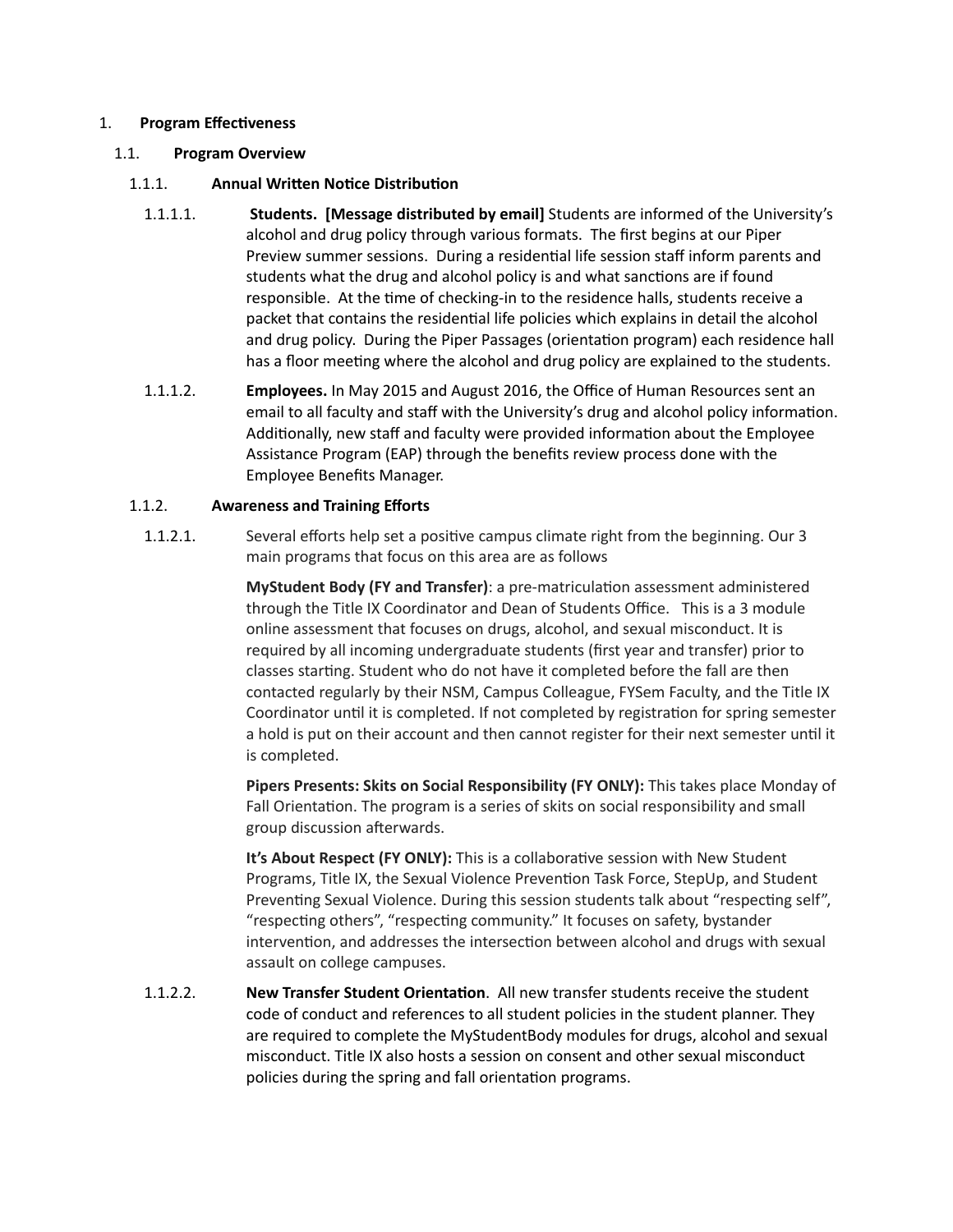1.1.2.3. **Residential Life.** Residence life has always been a significant part of the alcohol free and educational programming on campus. The Resident Advisors and members of Residence Hall Association (RHA) provide programming in the halls such as movie nights, game nights, craft nights, and other social programming, etc... All of these events are alcohol-free so they continually model what social programming and events can look like without the use of alcohol. More specifically, they host events such as Root Beer Kegger and Band, Safe Spring Break kits, educational bulletin boards about alcohol use, just to name a few, that not only focus on social interaction and fun, but are specifically designed to educate students. In addition to Residential Life providing ample substance-free events, there is an entire floor dedicated to it, allowing to students who choose to dedicate their living space in this way to have a safe and inclusive place for sober-living.

#### 1.1.2.4. **Counseling and Health Services**

#### **Health and Wellness Peer Educators.**

Hamline University's Peer Educators are undergraduate students who are interested in promoting healthy behaviors among their fellow students.

#### **Posted Newsletter**

Each month, the Peer Educators make a one-page newsletter that is hung on the inside door of each bathroom stall. Each "Toilet Tribune" shares information about relevant health topics for that month (i.e., how to identify if your friend has alcohol poisoning, stress management tips for finals week) and includes an advertisement for a health-related event on campus put on by the Peer Educators.

#### **Spring Break Kits.**

The Peer Educators give out over 100 Spring Break Kits every year in the week before Hamline's spring break. These kits are a water bottle that is filled with condoms, sunscreen, bandaids, mints, information about how to spot alcohol poisoning, and general safety tips for spring break.

#### **Thirsty Thursdays or Tipsy Tuesdays.**

The Peer Educators host an alcohol-free event every fall during which students learn about Hamline's amnesty policy, how to drink safely, and how to identify alcohol poisoning. Students then watch a popular movie.

#### **Fall Fest.**

The Peer Educators host a table at Fall Fest, which is an outdoor fair during Homecoming. The Peers played games that taught about responsible drinking behavior.

#### **Alcohol education/training for Peer Educators.**

A training for new peer educators is conducted each year by a counseling or health professional to educate student leaders about Hamline's alcohol and drug related policies, recognizing at-risk peers, strategies for peer intervention,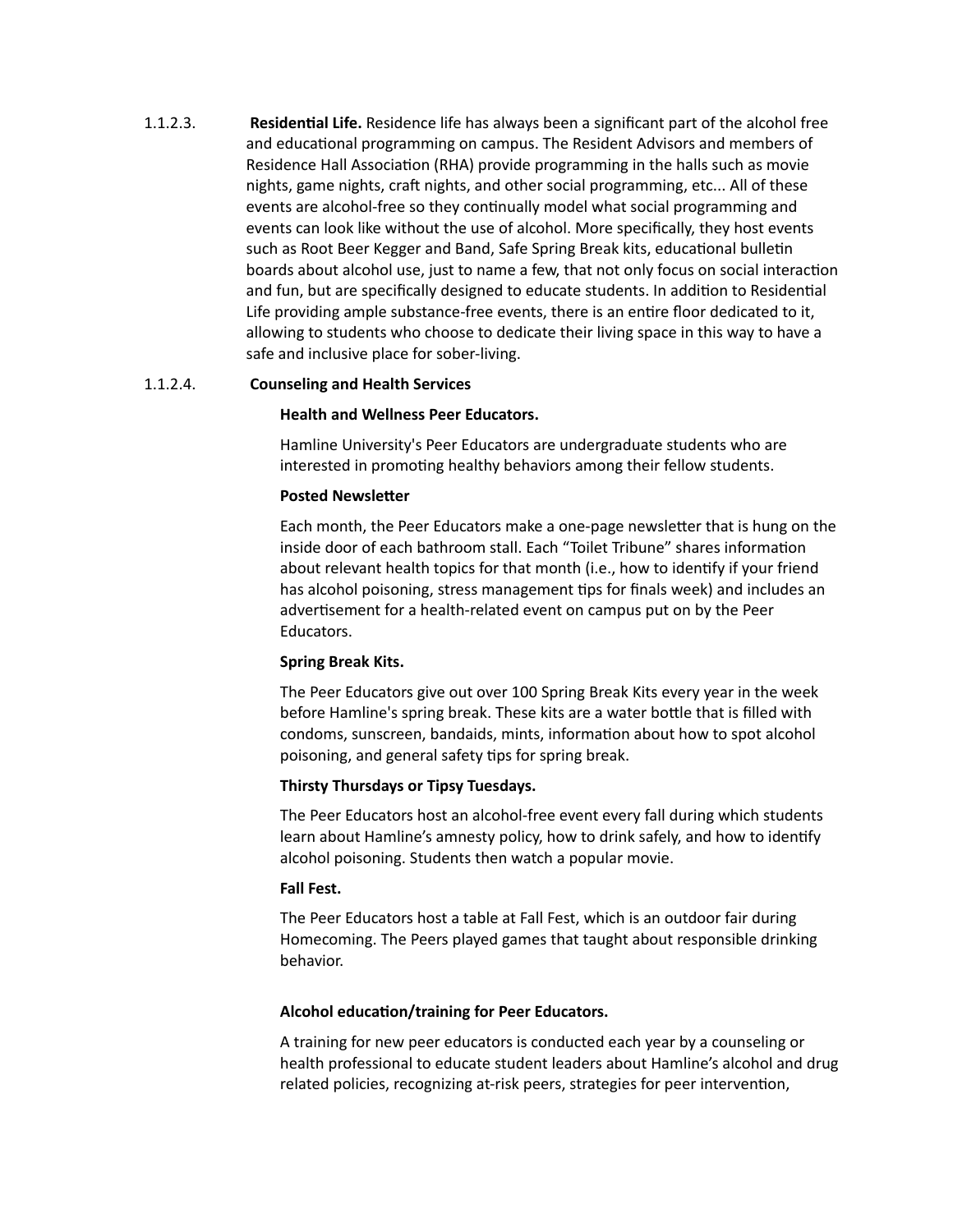referral to resources and general health statistics regarding alcohol and drug use.

#### **Including alcohol education within other Peer Ed and major campus events.**

Peer educators include alcohol awareness and educational statistics in marketing campus events (i.e., social norming campaigns, flyers with Homecoming dance tickets) and other Peer Education programming where alcohol is not the main topic (i.e., STD, safe dating, and bystander intervention programming.)

#### **Wellness Swipes.**

The Peer Educators presented on various health-related topics to first year students as part of a requirement for some First Year Seminar classes. One topic, nutrition, included information on safe and responsible alcohol use.

# 1.1.2.4.1. **Alcohol/Drug Assessment.**

When students meet with counselors or nurses at Counseling & Health Services, all providers assess the students' current and past alcohol and drug use habits and then adjust their treatment as needed. They may spend time in the meeting with the student discussing their substance use behaviors or they may refer the student to an off-campus treatment resource.

#### 1.1.2.4.3. **National College Health Assessment.**

In October 2017, staff administered the American College Health Association's National College Health Assessment to all undergraduate students. It assessed the frequency and amount of alcohol consumption, students' perception of others' use, impaired driving behavior, and negative consequences experienced as a result of drinking.

# **1.1.2.5. Dean of Students Office**

# 1.1.2.5.1. **MyStudentBody**

MyStudentBody is an online interactive wellness prevention program. It teaches students about alcohol, drugs, and other addictive substances. The goal of the course is to increase students' knowledge, decrease harmful behaviors, and provide information to help students make good decisions. Hamline University requires first year students to complete the course.

# 1.1.2.5.1.1 *Summary data:*

# *5/14/2016-5/14/2017:*

- 775 undergraduate students completed the program
- 61 students were "in progress"
- 92% completion rate
- 548 total number of first-year undergraduate students admitted Fall 2016

# *5/14/2016-5/14/2017:*

● 695 undergraduate students completed the program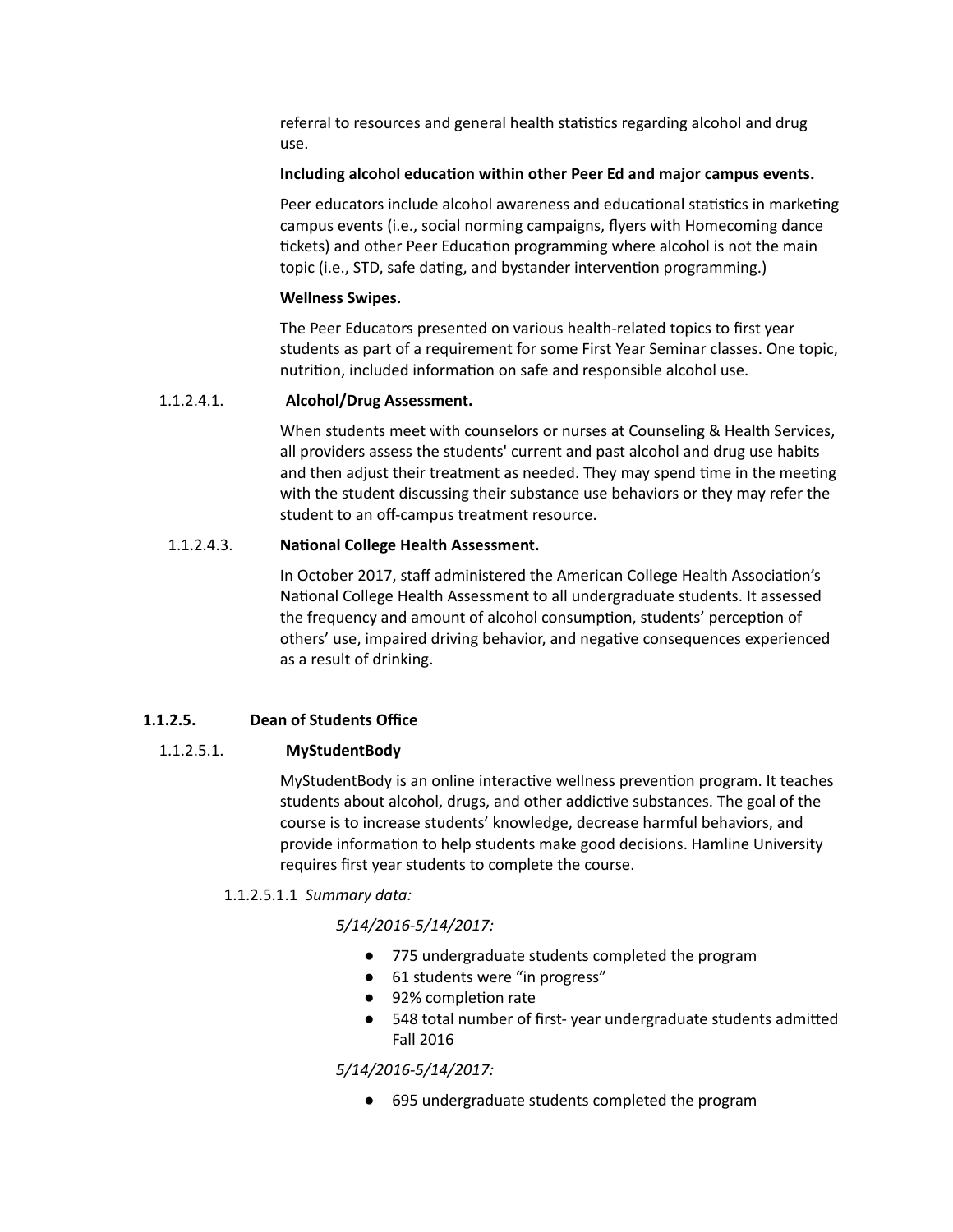- 71 students were "in progress"
- 90% completion rate
- 538 total number of first- year undergraduate students admitted Fall 2017

#### 1.1.2.6. **International Programs.**

- 1.1.2.6.1. **Study Abroad Orientation.** The Study Abroad Orientation is conducted for all students going abroad for Academic Year, Semester, Summer and Short-term programs. All students learn about laws that differ from the U.S. and how to research relevant local laws, with an emphasis on the drinking age. In all cases, students are encouraged to think very carefully about the choices they make when it comes to alcohol/drug use and the dangers they may find themselves in if they should indulge. Students are also informed that if they are sent home because of alcohol/drug use, they will be charged for violating University policy and they will fail their study abroad courses.
- 1.1.2.6.2. **International Student Orientation.** All international students are required to attend International Student Orientation. They are made aware that the legal drinking age in the United States is 21 and being caught drinking underage or providing alcohol to those under 21 is strictly prohibited. Students also understand that getting caught in these situations could result in a University conduct hearing. Should they get caught by local law enforcement the results could have serious effects on their immigration/visa status.
- 1.1.2.6.3. **Athletics.** Hamline students wishing to participate in athletics have to acknowledge and electronically sign the following documents: HU Student Code of Conduct, NCAA compliance forms that acknowledge all NCAA banned substances, and NCAA Championship drug testing consent. Hamline Athletics conducts an annual All Athlete meeting to discuss expectations and University policies that relate to drug use and alcohol consumption. Hamline Athletics collaborates with the Dean of Students Office when addressing conduct and policy violations. Student athletes that arrive early for fall camp are addressed by residential life about University policies, including drug use and alcohol consumption. Student athletes also invite speakers twice a year that include alcohol and drug education.
- **1.1.2.7. Office of Student Leadership and Activities-Travel Policy.** Students work with the Office of Student Leadership and Activities to become approved Trip Coordinators, in lieu of having a faculty or staff person present. Students do not have to sign a copy of the Student Code of Conduct, but it is made clear to the Trip Coordinators that one of their roles is communicating to all travel participants that the Student Code of Conduct is enacted while they are off campus on Hamline business, that they must abide by it and/or will be held up to it through the conduct process if issues arise, and that the travel policy explicitly states that no student may consume any drug or alcohol while traveling on behalf of the University, regardless of their age.

#### 1.1.3. **Alcohol Free Events**

1.1.3.1. Any Hamline-hosted student event is alcohol-free, for example: Programming Board, Residential Life, etc.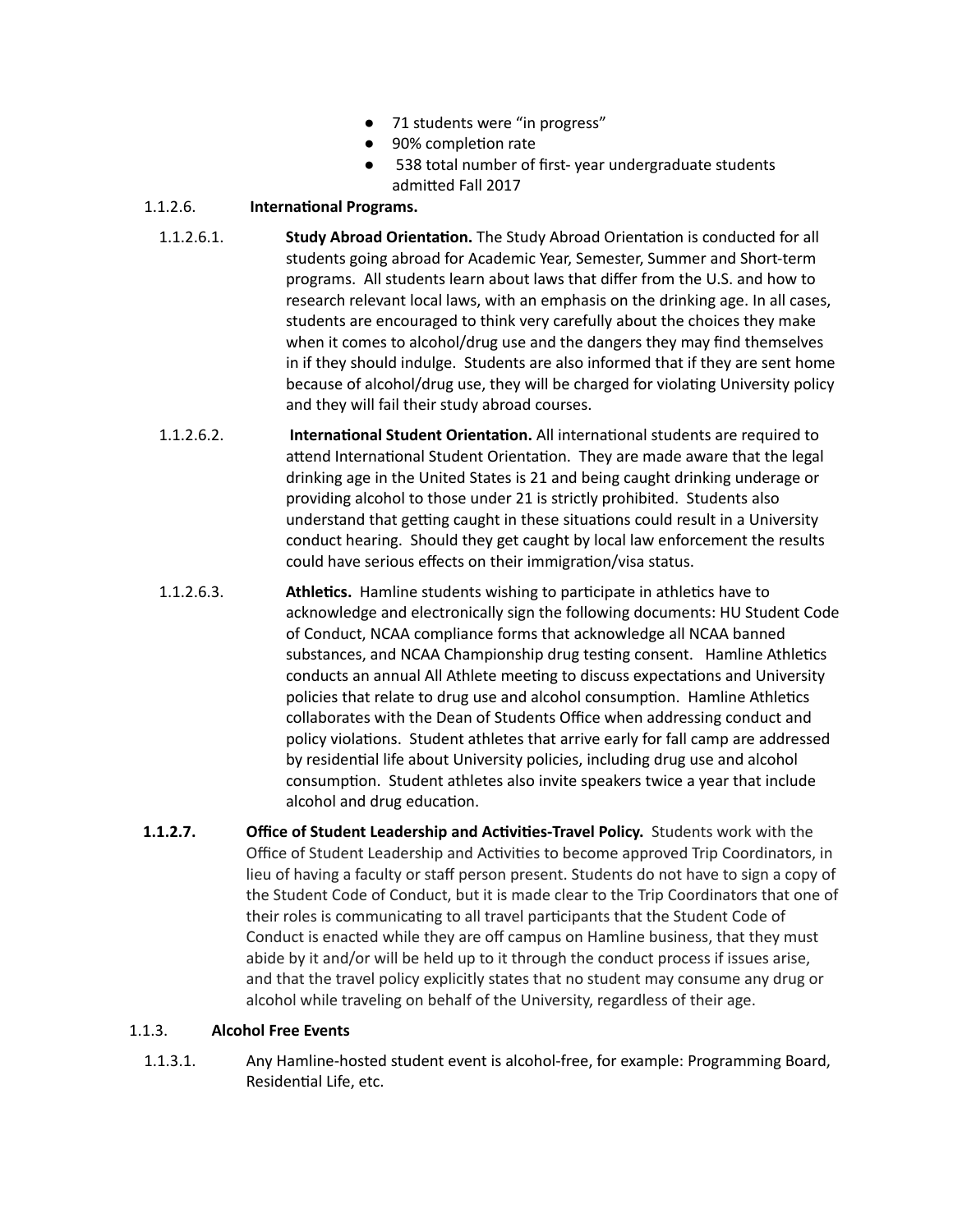1.1.3.2. For staff events, a policy has been established to give a limited number of drink tickets at all-faculty/staff events.

# 1.2. **Implementation of Previous Recommendations (Committee)**

1.2.1. **Recommendation:** Appoint an Alcohol and Drug Prevention Coordinator

Not completed, needs to be approved through Operating Call Process

1.2.2. **Recommendation:** Establish a task force to examine current efforts and recommend any changes or additional activities to promote a drug and alcohol abuse-free campus.

> Not completed, the new dean of students has asked for a group to be formed to take this on

1.2.3. **Recommendation:** Review Employee and Student Awareness and Training Efforts and Consider a Task Force.

Not completed

1.2.4. **Recommendation:** Research to find out if it is best practice to track if students actually open their email regarding the information about the Drug-Free Schools and Communities Act

In progress, trying to identify schools that do this or find a venue to find data on this.

1.2.5. **Recommendation:** Create a written prevention program document separate from the compliance report.

> Not completed, either to be created by an Alcohol and Drug Prevention Coordinator or committee being formed through the Dean of Students Office

1.2.6. **Recommendation:** Assess students who were mandated to drug treatment to evaluate their individual success upon return from the treatment program.

> Not completed, currently no one has been mandated into a drug treatment and students have not disclosed if the are in a program.

# **1.3 Addional Recommendaons from External Review**

**1.3.2 Recommendation (from Hamline Legal Counsel Compliance Audit): Study the** effectiveness of prevention efforts and make recommendations for improvements with each biennial review *(This is a priority item).*

No completed-Now that the student affairs reorganization is complete, the new dean of students has asked for a group to be formed to take this on.

**1.3.3 Recommendation (from Hamline Legal Counsel Compliance Audit): Review Employee and** Student Awareness and Training Efforts and Consider a Task Force

**Not Completed-**With the appointment of the new Dean of Students, she has asked that we revisit a task force or committee to review this goal.

# 1.3. **Consistency of Enforcement of Disciplinary Sections**

- 1.3.1. **Sanctions.** 
	- 1.3.1.1. **Alcohol.** If students are found responsible for violating the alcohol policy, sanctioning occurs with a monetary fine and educational requirements for students to complete.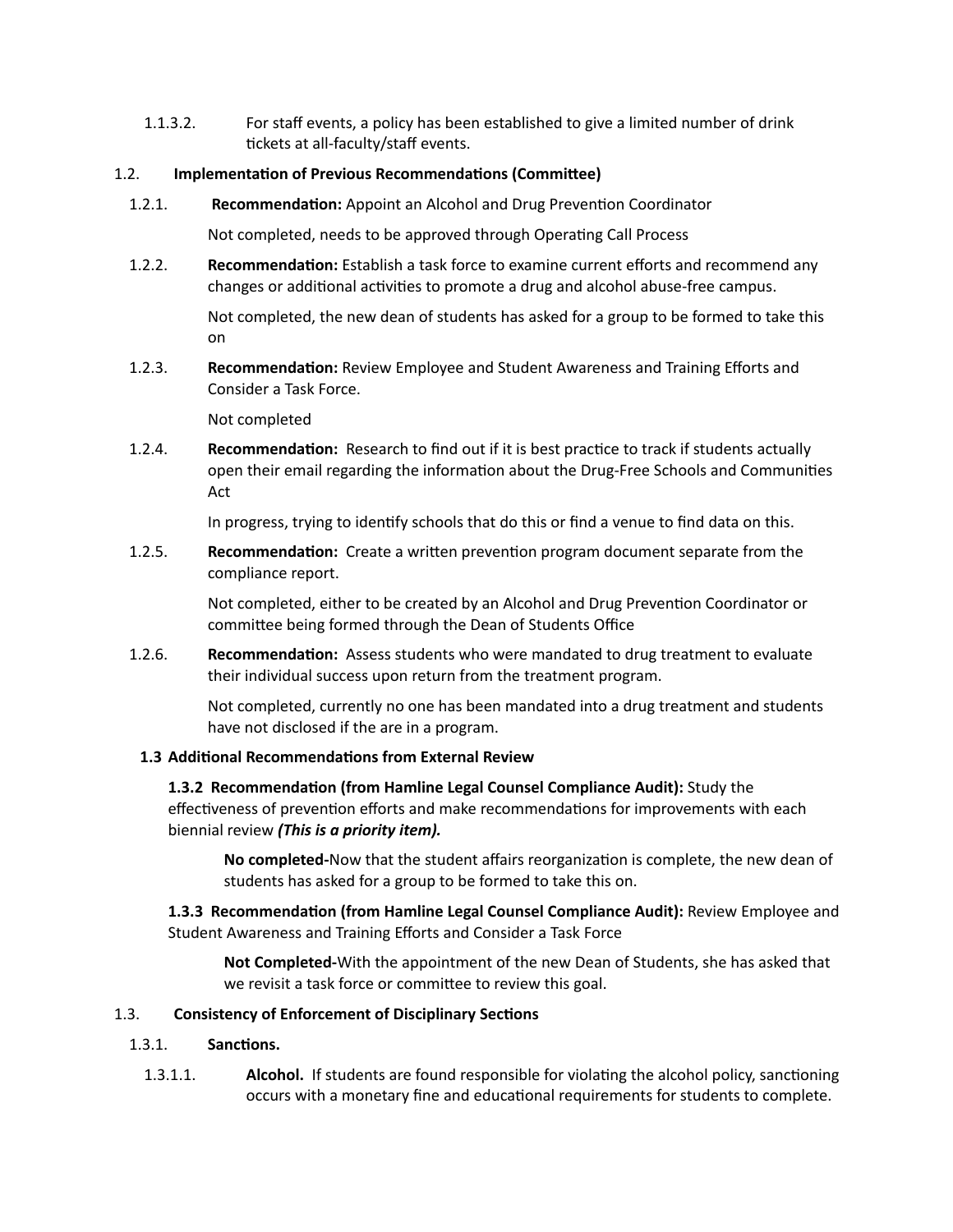Students who violate the alcohol policy for the first time are sanctioned a fine of \$150, given a formal warning, as well as some educational sanctions that may include a reflection paper or restorative piece. A second violation incurs a \$300 fine and community service and an alcohol assessment may be required, a third violation incurs a \$600 fine, the student is placed on probation, and parents are notified. Any further violations are sent to a conduct board for adjudication.

- 1.3.1.2. **Drugs.** If a student is found responsible for violating the drug policy, sanctioning occurs with a monetary fine and educational requirements for students to complete. Students who violate the drug policy are placed on probation, parental notification, and a fine. A referral for a drug assessment may be required. Students who continue to violate the drug policy are sent to a conduct board.
- 1.3.2. **On-Campus Enforcement.** Resident advisors and area coordinators are the live-in staff that are trained in confronting policy violations. They confront any suspicion of alcohol or drug violations. If it is noticeable that a student is intoxicated the staff will have a conversation with the student regardless of age. Staff documented all incidents and conduct follow-up.

#### 1.3.3. **Data.**

| Alcohol and | # of Calls related | # of Actual       | # of Sanctions |
|-------------|--------------------|-------------------|----------------|
| other drugs | to (Alcohol/Drug)  | <b>Violations</b> | (Alcohol/Drug) |
|             |                    | (Alcohol/Drug)    |                |
| 2017        | 4/12               | 59/18             | 39/10          |
| 2018        | 2/37               | 30/40             | 25/20          |

#### **Student Conduct Violations related to Alcohol and Drugs**

1.4. **Effectiveness of Prevention Efforts**. In 2017 we had a decrease in calls to Hamline Public Safety for drugs and alcohol but a significant number of cases in the residence halls. In 2018 we noticed an increase in calls to Hamline Public Safety but a slight decrease with calls in the residence halls. Through our conduct process we noticed an increase in cases of marijuana use, students stated they were using for medical purposes, even though they were not cerfied for medical reasons. We also had a change in our campus policy, we are now tobacco/smoke free which may have resulted in the calls to Hamline Public Safety, most of our tend to involve marijuana. Our dean of students has acknowledged that we need to increase our prevention efforts.

#### 2. **Recommended Changes for 2018-2019**

**2.1 Recommendation:** Appoint an Alcohol and Drug Prevention Coordinator

**2.2 Recommendation:** Establish a task force to examine current efforts and recommend any changes or additional activities to promote a drug and alcohol abuse-free campus.

**2.3 Recommendation (from Hamline Legal Counsel Compliance Audit): Study the effectiveness of** prevention efforts and make recommendations for improvements with each biennial review *(This is a priority item).*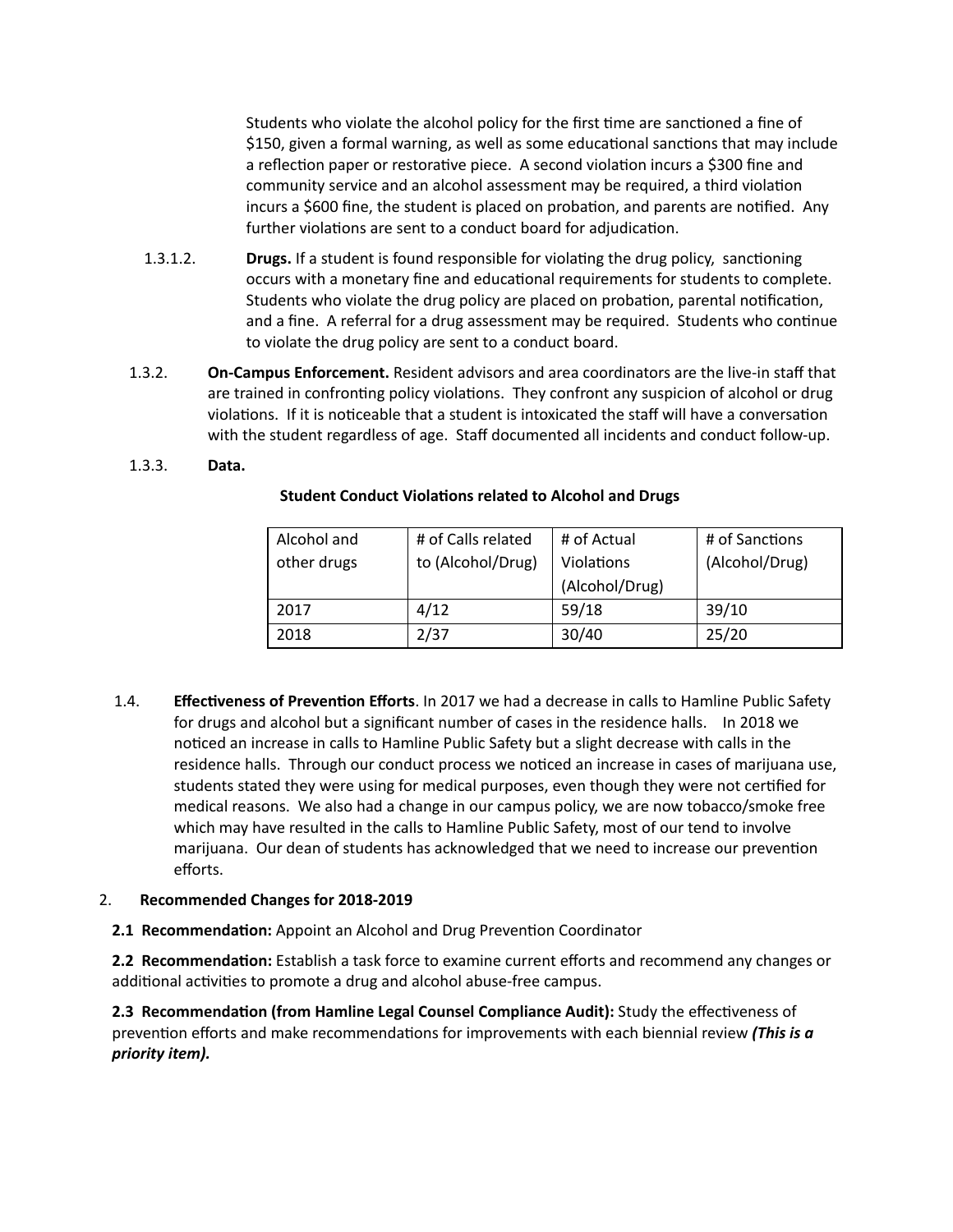2.4 Recommendation: Review Employee and Student Awareness and Training Efforts and Consider a Task Force.

2.5 Recommendation: Research to find out if it is best practice to track if students actually open their email regarding the information about the Drug-Free Schools and Communities Act

2.6 Recommendation: Create a written prevention program document separate from the compliance report.

2.8 Recommendation (from Hamline Legal Counsel Compliance Audit): Review Employee and Student Awareness and Training Efforts and Consider a Task Force.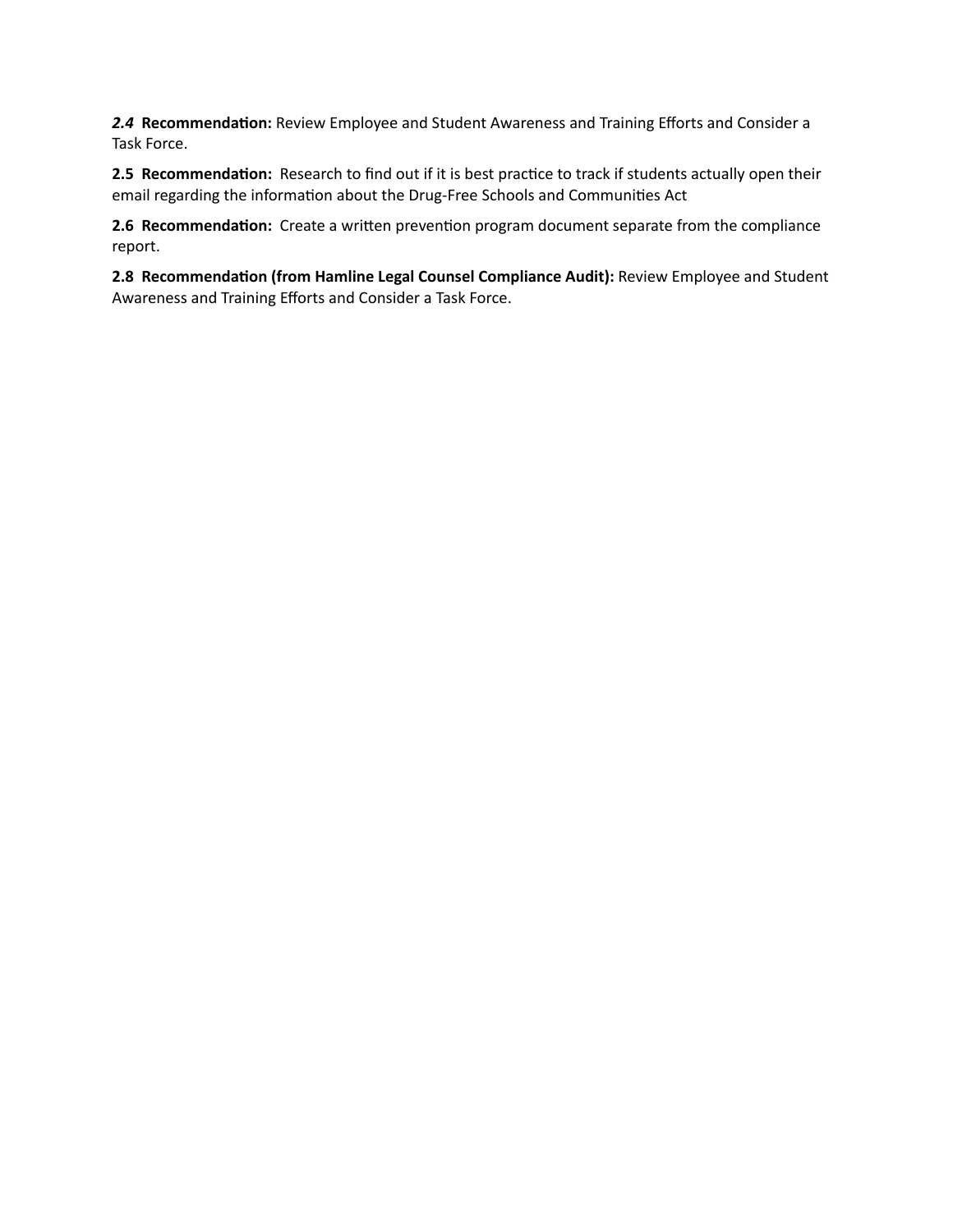# Addendum A

# Drugs Free Act Compliance Checklist

# Part 86, Drug-Free Schools and campuses Regulations compliances

|                                                                                                                                                                                                                                                                                          |                                      |                                    | Checklist                         |                                                                                                                                                                                        |
|------------------------------------------------------------------------------------------------------------------------------------------------------------------------------------------------------------------------------------------------------------------------------------------|--------------------------------------|------------------------------------|-----------------------------------|----------------------------------------------------------------------------------------------------------------------------------------------------------------------------------------|
| <b>Compliance Point</b>                                                                                                                                                                                                                                                                  | <b>Student</b><br>compliant<br>(y/n) | <b>Staff</b><br>compliant<br>(y/n) | <b>Faculty</b><br>Compliant (y/n) | <b>Notes</b>                                                                                                                                                                           |
| Does the Institution<br>1.<br>maintain a copy of its drug<br>prevention program (yes,<br>where is it located)                                                                                                                                                                            | Yes                                  | Yes                                | Yes                               | The drug prevention program information is on the<br>Dean of Students Office website. For faculty and<br>staff, the information is obtained through the<br>Employee Assistance Program |
| Does the institution<br>2.<br>provide annually to each<br>employee and each student,<br>who is taking one or more<br>classes for any type of<br>academic credit except for<br>continuing education units,<br>written materials that<br>adequately describe and<br>contain the following: | Yes                                  |                                    |                                   | Distributed via email from the Dean of Students<br>Office                                                                                                                              |
| 2a. Standards of conduct that<br>prohibit unlawful possession,<br>use, or distribution of illicit<br>drugs and alcohol on its<br>property or as a part of its<br>activities                                                                                                              | Yes                                  | Yes                                | Yes                               |                                                                                                                                                                                        |
| 2b. A description of health<br>risks associated with the use<br>of illicit drugs and the abuse<br>of alcohol                                                                                                                                                                             | Yes                                  | Yes                                | Yes                               |                                                                                                                                                                                        |
| 2c. A description of<br>applicable legal sanctions<br>under local, and state, or<br>federal law<br>2d. A description of<br>applicable counseling,<br>treatment, or rehabilitation<br>or re-entry programs                                                                                | Yes                                  | Yes                                | Yes                               |                                                                                                                                                                                        |
| 2e. A clear statement of the<br>disciplinary sanctions the<br>institute will impose on<br>students and employees and<br>a description of those<br>sanctions                                                                                                                              | Yes                                  | Yes                                | Yes                               |                                                                                                                                                                                        |
| 3. Are the above<br>materials distributed to<br>student in one of the<br>following ways                                                                                                                                                                                                  |                                      |                                    |                                   |                                                                                                                                                                                        |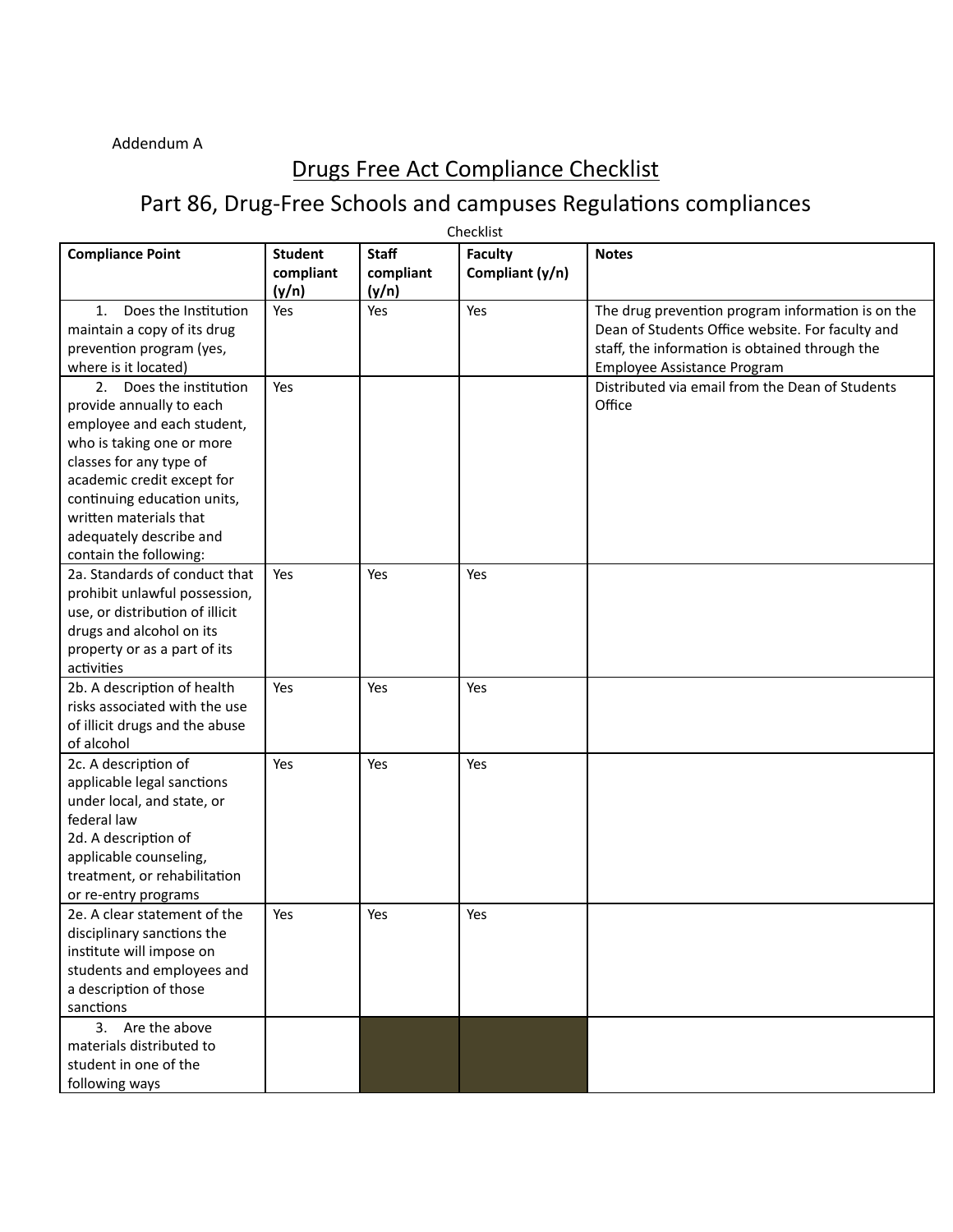| 3a. Mailed to each student<br>(separately or included in<br>another mailing)                                                                                                     | no  |     |     |                                                                                                                                                                                           |
|----------------------------------------------------------------------------------------------------------------------------------------------------------------------------------|-----|-----|-----|-------------------------------------------------------------------------------------------------------------------------------------------------------------------------------------------|
| 3b. Through campus post<br>offices boxes                                                                                                                                         | no  |     |     |                                                                                                                                                                                           |
| 3c. Class schedules which are<br>mail dot each student                                                                                                                           | no  |     |     |                                                                                                                                                                                           |
| 3d. During Freshman<br>Orientation                                                                                                                                               | Yes |     |     | Skits on Social Responsibility that provides<br>information about the alcohol policy. It's About<br>Respect that focuses on the intersection between<br>alcohol/drugs and sexual assault. |
| 3e. During transfer student<br>orientation                                                                                                                                       |     |     |     | Information appears in the student planners.                                                                                                                                              |
| 3f. In another manner (please<br>describe)                                                                                                                                       | Yes |     |     | email, paper copy to all on campus students,<br>athletes sign Electronic Athletic Code of Conduct                                                                                         |
| Do the means of<br>4.<br>distribution provide<br>reasonable assurance that<br>each student receives the<br>materials annually?                                                   | Yes |     |     |                                                                                                                                                                                           |
| Does the<br>5.<br>institution's distribution plan<br>make provisions for providing<br>these materials to students<br>who enroll at some date after<br>the initial distributions? | Yes |     |     |                                                                                                                                                                                           |
| 6.<br>Are the above<br>(compliance #2) distributed<br>to staff and faculty in one of<br>the following ways                                                                       |     |     |     |                                                                                                                                                                                           |
| 6a. Mailed                                                                                                                                                                       |     | No  | No  |                                                                                                                                                                                           |
| 6b. Through campus post<br>office boxes                                                                                                                                          |     | No  | No  |                                                                                                                                                                                           |
| 6c. during new employee<br>orientation                                                                                                                                           |     | Yes | Yes |                                                                                                                                                                                           |
| 6d. In another manner<br>(please describe)                                                                                                                                       |     | Yes | Yes | Usually happens around April 1st via email<br>notification                                                                                                                                |
| 7. Do the means of<br>distribution provide<br>reasonable assurance each<br>staff and faculty member<br>receives the materials<br>annually?                                       |     | Yes | Yes |                                                                                                                                                                                           |
| Does the<br>8.<br>institution's distribution plan<br>make provisions for providing<br>these materials to staff and<br>faculty who are hired after<br>the initial distribution?   |     | Yes | Yes |                                                                                                                                                                                           |